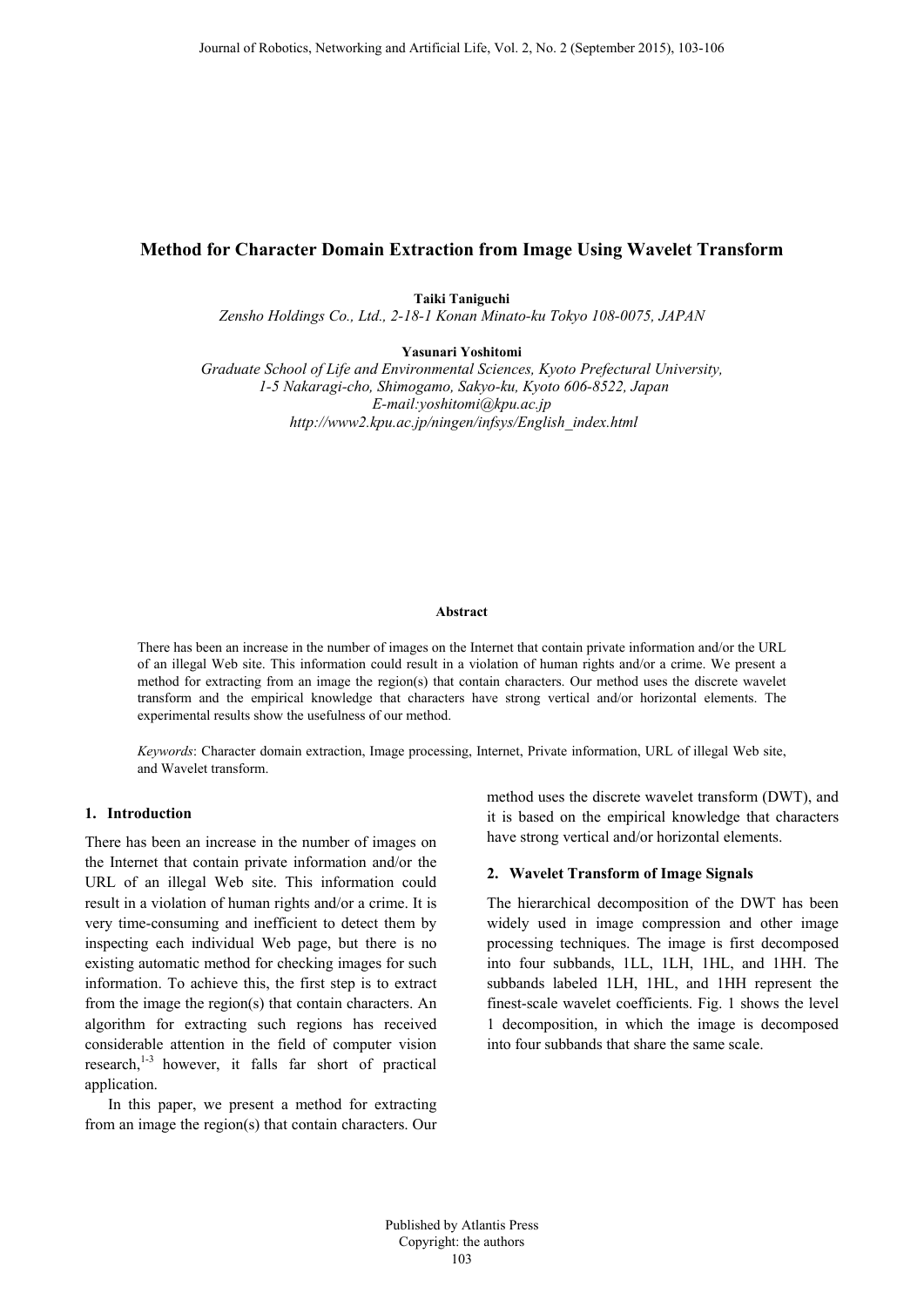*Taiki Taniguchi, Yasunari Yoshitomi* 



Fig. 1. Mallat division.

In general, the wavelet coefficients for these three domains (HH, HL, and LH) are called the elements of the multiresolution representation, whereas the wavelet coefficients of the other domain (LL) are called the elements of the multiresolution analysis. For further information on the DWT, see Ref. 4.

### **3. Proposed Method**

Fig. 2 shows the flowchart of the proposed method. The algorithm of the proposed method is as follows:



Fig. 2. Flow chart of the proposed method.

*Step 1*: The RGB elements of the image (Fig. 3) are transformed into YCrCb elements (Fig. 4). This is followed by applying DWT to each element to obtain the 1HL and 1LH elements, which correspond to the vertical and horizontal elements, respectively (Fig. 4).



Fig. 3. Example of an input image.



Fig. 4. 1HL (top row center) and 1LH (top row right) elements for the Y element (top row left); 1HL (middle row center) and 1LH (middle row right) elements for the Cr element (middle row left); and 1HL (lower row center) and 1LH (lower row right) elements for the Cb element (lower row left); all obtained from the input image (Fig. 3).

*Step 2*: A segmentation is performed for both the 1HL and 1LH elements, using each threshold (Fig. 5). Then, the scattered regions that have values of 255 in the binary image for each of YCrCb elements are horizontally merged by changing to the value 255 the value 0 of pixels having the same horizontal coordinate with those with the value 255 (Fig. 6).

*Step 3*: Isolated regions are erased and regions with the value 255 are expanded (Fig. 7).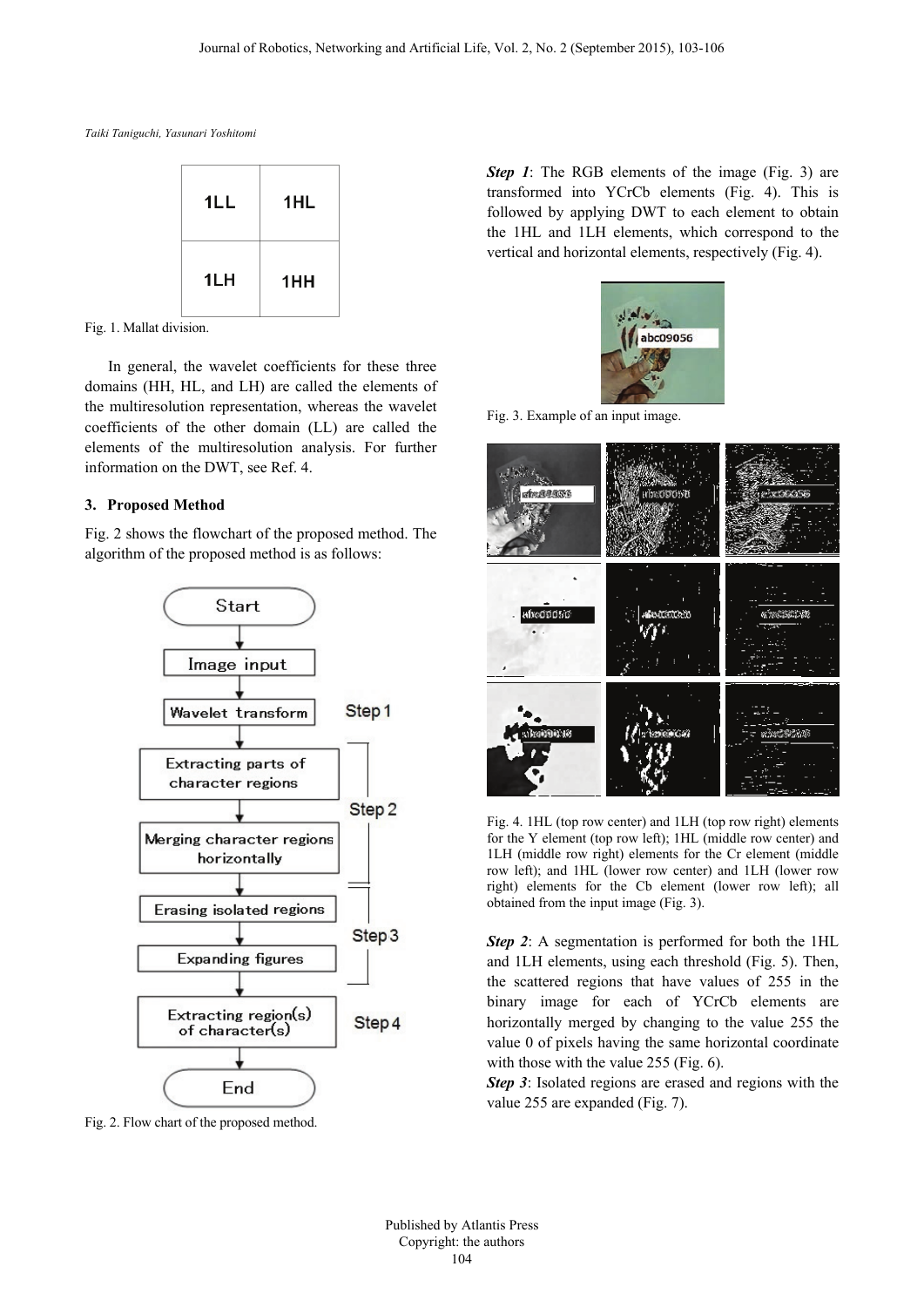

Fig. 5. Binary images obtained for both 1HL and 1LH elements for the Y, Cr, and Cb elements of the related images in Fig.4; left: Y; center: Cr; right: Cb.



Fig. 6. Binary images after horizontally merging the Y, Cr, and Cb elements of the related images in Fig.5; left: Y; center: Cr; right: Cb.



Fig. 7. Binary images after completing Step 3 for the Y, Cr, and Cb elements of the related images in Fig.6; left: Y; center: Cr; right: Cb.

**Step 4**: A mask is generated for extracting from the initial RGB image those areas that contain characters. This is done by using a logical summation to merge the regions with the value 255 in the binary images obtained for the Y, Cr, and Cb elements. Finally, the output RGB image is generated by changing to white the color of any pixel for which the value of the corresponding pixel on the mask image is 0; this leaves only the region(s) containing character(s) on the RGB image (Fig. 8).



Fig. 8. Input image (left) and output image (right).

#### **4. Experiments**

#### **4.1.** *Conditions*

Three standard images (Earth, Couple, and Mandrill; 24-bit BMP form; 256×256 pixels) were prepared for evaluation of the proposed method. The images used in this experiment were selected from the Standard Image Database (SIDBA). We used the Daubechies wavelets for the DWT. Several black characters ("abc09056") were written on the original images; the backgrounds of the characters included one each of white, nonwhite color, and transparent (Fig. 9). The experiment was performed in the following environment: personal computer: DELL OPTIPLEX780 (CPU: Intel(R) Core(TM) 2 Duo CPU E8400 3.00GHz; main memory: 4.00GB); OS: Microsoft Windows 7 Professional; development language: Microsoft Visual C++ 6.0.

In the process of segmentation in Step 2, which was described in Section 3, the pixels in the binary images were set to 255 when the values of the 1HL or 1LH elements were below the threshold for that element; otherwise, the value was set to 0. The threshold was set to be half the minimum value for each element, but not higher than -40. In the process of segmentation in Step 3, as described in Section 3, regions with less than or equal to 50 pixels were erased; this expansion of the larger regions was performed five times.



Fig. 9. Examples of an original image (far left) and the input images with characters added (others).

## **4.2.** *Results and discussion*

Figs. 10 and 11 show the input images and the output images obtained using the proposed method. When the background of the characters was not transparent, all regions with characters were successfully extracted by the proposed method (Fig. 10). However, when the background of the characters was transparent, some regions with characters were not extracted, and some regions without characters were extracted (Fig. 11).